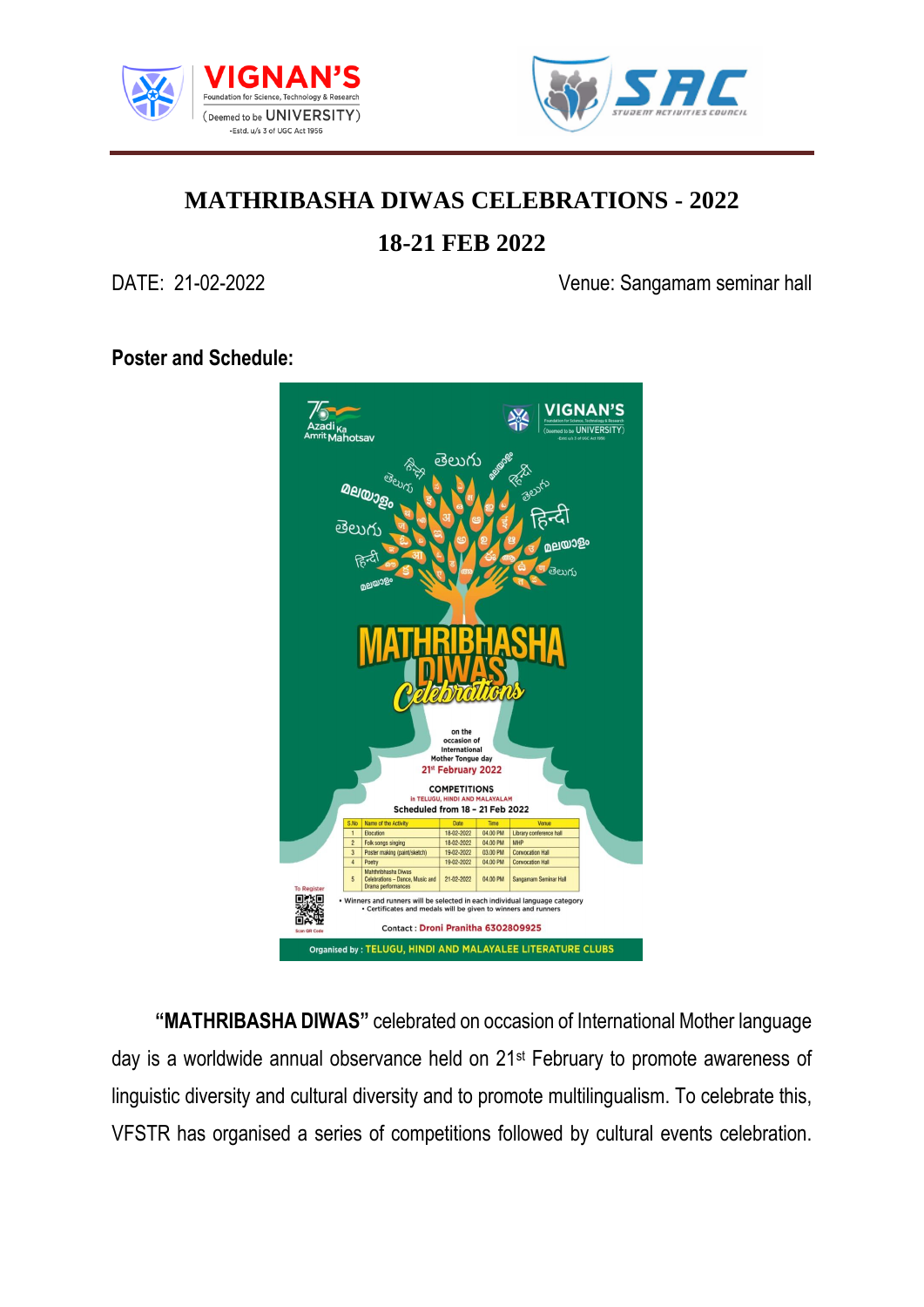



The competitions were conducted from 18-2-22 to 20-2-22. The series of competitions were held in Telugu, Hindi and Malayalam languages are:

- **Elocution** on the topic **'How will recycling help us?**'
- **Folk singing** competition on any of the above mentioned languages.
- **Poster making** competition on the theme **'Mathribasha diwas'**.
- **Poetry** on the theme **'Elimination of violence against women'**.

On 21st Feb 2022, Mathribasha diwas celebrations commenced with lightening the lamp by dignataries and followed by a prayer song. Dean student affairs, **Dr.M.S.S.Rukmini**, addressed the gathering and appreciated the efforts put by the student clubs in organizing the competitions and for creating the special promotional video on Mathribhasha diwas. Prizes were distributed to the winners of the competitions by the internal dignataries. The winners of poetry competition are Hamsini of II CSE, Rohit of I CSE and Aneeta of III FT in Telugu, Hindi and Malayalam languages respectively. The winner of poster making is Bhavana of III BT and Sankeerthana of II BBA and Almin & Dona in singing. The winners of elocution are Manasa of III CSE, Safina of II B.Pharm and Alfi Jogi of III BT in Telugu, Hindi and Malayalam languages respectively. An excellent kuchipudi dance was performed by the students of dance club followed by a song mimicking by the students of Hindi literature club. A special AV was played on the competitions organised and reflection of vignan students hailing from different states on their mother tongue. A mesmerizing dance was performed by the students of malayalee literature club followed by mono action by theatre arts club students. The grand event came to an end with the vote of thanks.